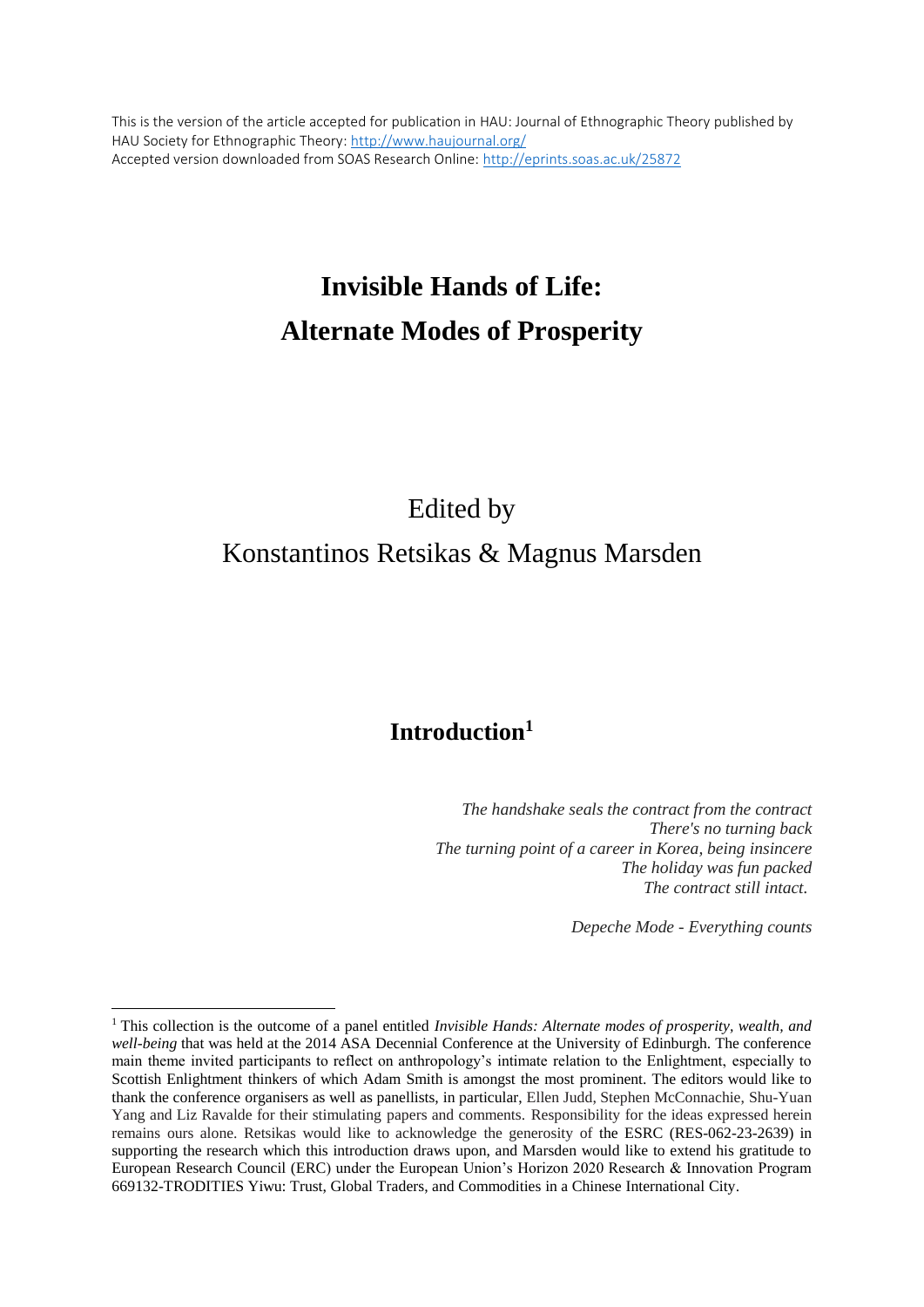Since the turn of the millennium, there has been a renewed interest in the themes of value and prosperity in anthropology (Otto & Willersev 2013; Graeber 2001; Lambek 2008; Robbins and Siikala 2014; Tsing 2013). In the process, questions of wealth, good fortune, and the attainment of happiness in the present and the future have occupied a central place (Coleman 2004; da Col 2012; da Col & Humphrey 2012; Corsín Jiménez 2008; Johnston 2012). Undeniably such questions have been at the heart of social and political economy theory since their very inception. Yet more recently, the devastating effects of the financial crisis of 2008 in Europe and America and the varied but nevertheless widespread effect this has had across the globe, have invested scholarly debates over the source of value and the prospective mechanisms of prosperity creation with a new found urgency and significance. In Part III of HAU's double issue on Life, entitled *Invisible hands of life: alternate modes of prosperity*, we aim to critically revisit some of the key postulates informing contemporary processes of value multiplication by pointing out their far from universal character. We seek to exemplify their contingent and particular status by elaborating on alternate modes of well-being attested in an array of ethnographic investigations into unfamiliar systems of value and unacquainted mechanisms for the generation of prosperity. 2

Our entry point into such debates is Adam's Smith's concept of the 'invisible hand'. In its current use in economic theory and the popular imagination, Adam Smith's modest use of the concept in *The Wealth of Nations* (1776) has been transformed into a powerful catchphrase of the benefits of market competition. As such, it is often evoked by liberals as the transcendental element of economics par excellence, acting to promote both individual and collective prosperity and ensuring that justice and fairness are delivered to all. The current collection aims to explore critically the 'imagination' that has given rise to this particular understanding of affluence. We do not however mean to merely repeat those critiques of neoliberalism that have been such a central feature of much anthropological thought and debate in recent years (Elyachar 2005; Greenhouse 2010; Li 2007). Nor, indeed, is the ethnographic focus of this special section on the type of socio-economic groups that are most frequently thought of as offering insights into the nature of being prosperous in the contemporary world – the expanding urban middle classes of postcolonial societies.<sup>3</sup> Instead, we wish to build on Marshall Sahlins' valuable insights in *The Original Affluent Society* (1972), re-launching an inquiry into modes of conceiving, achieving, and demonstrating abundance, prosperity and multiplication that do not fit within the narrow confines of neo-liberal capitalism.<sup>4</sup>

All the papers collected are based on longitudinal ethnographic fieldwork in a variety of settings - Syria, Mali, Hawaii, Indonesia, Jordan - and provide rich empirical studies of the diverse ways in which human beings, in various historical and cultural circumstances, have and continue to seek to bring about ampleness and plenitude in their lives. In particular, the papers bring to vivid attention the multiplicity of devices and tools, as well as models, procedures and strategies that particular societies and cultures have invented and developed for the purpose of achieving abundance. Challenging the current tendency in economics and beyond to speak

 $\overline{a}$ 

<sup>&</sup>lt;sup>2</sup> We are aware that it is all too easy to identify practices of forms of behaviour as being 'alternative' that are in fact closely related if not derivative of the very modes of doing things deemed conventional or ordinary (cf. Maurer 2005). Importantly, we refer in the volume to 'alternate' rather than 'alternative' modes of prosperity precisely because 'alternate' indexes multiplicity not only in relationship to an opposing form, but in a manner that recognises change, transformation, and contingency as the fundamental aspect of 'being'.

<sup>&</sup>lt;sup>3</sup> There is of course an extensive body of work on the importance of prosperity to the self-understandings of 'the middle classes' in Asia, Africa and Latin America.

<sup>4</sup> An extensive body of work in anthropology and related disciplines has simultaneously challenged and enhanced Sahlins' original study. For a seminal critique see Bird-David (1992).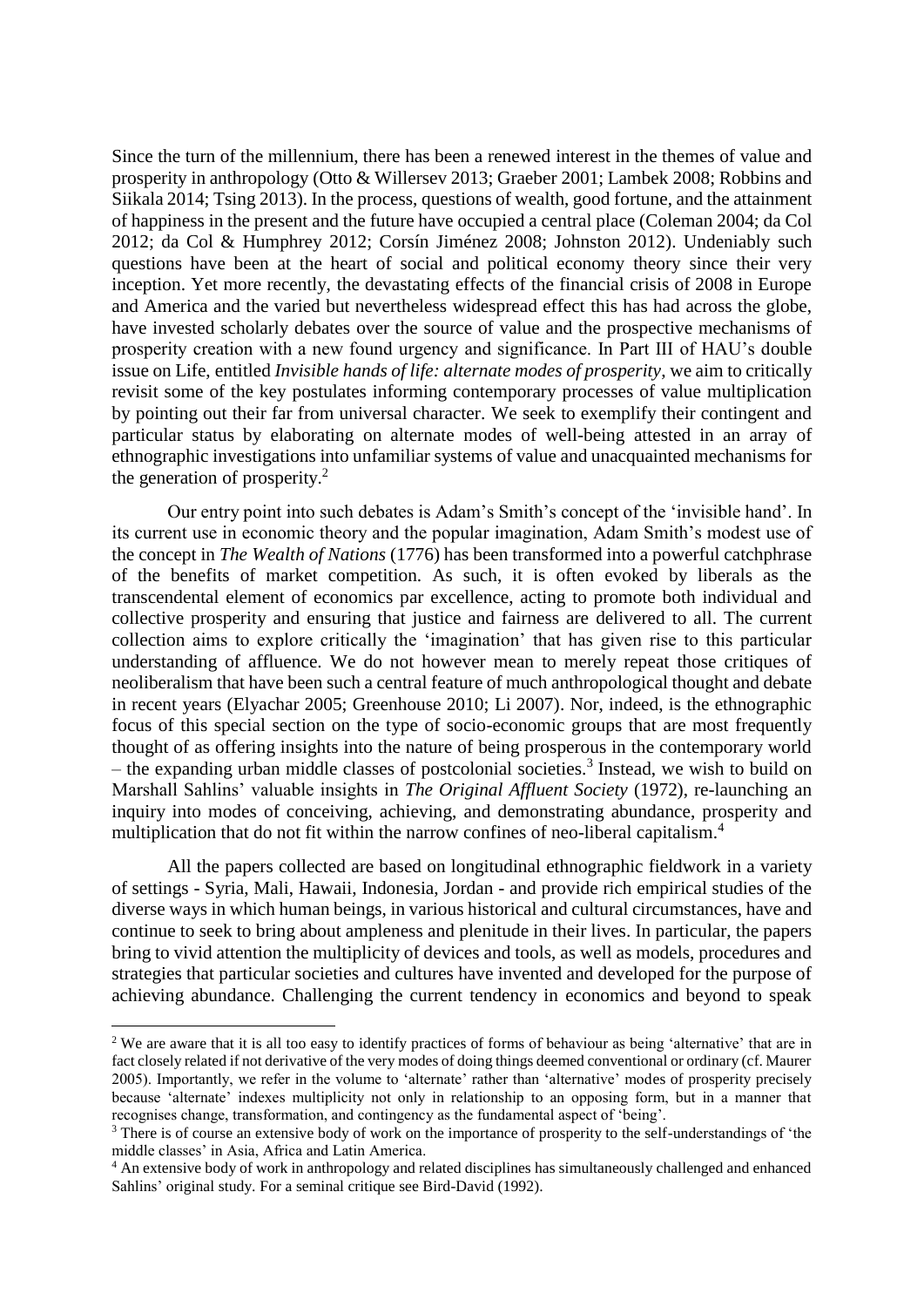about prosperity in monetary, quantitative terms, while equating market prices with abstract values, we present critical analyses of the actual workings of value multiplication in concrete social settings. As such the papers successfully by-pass and escape any *a priori*, economistic determinisms of social worth. In particular, they focus on how modes of achieving prosperity long recognised in particular regions, such as through child birth and multiple marriage, have retained or been divested of their significance today<sup>5</sup>. They also address the ways in which strategies deployed for achieving prosperity, such as education and foreign travel, build as much on local values as on neo-liberal risk culture. And they ask how particular reinterpretations of religious doctrine such as prosperity theology have gained momentum amongst the faithful, often alongside the market and commodity transactions. At the same time, they are all particularly concerned with thinking critically about the presuppositions prosperity devices involve, the values they are informed by, and the modes of sociality they uphold.

The present collection is at pains to avoid falling into the trap of dualistic thinking and its method of theory making, involving the setting up of analytical distinctions such as those between 'us' and 'them', 'gift exchange' and 'commodity exchange', 'capitalist' and 'primitive' economies. All the ethnographic cases collected are taken from societies and cultures with deep histories of intense, multi-stranded connections with a variety of other societies and cultures, all of which have been reshaped and reconstituted by the forces of colonialism and capitalism over the past few centuries. Our contribution to theory comes instead from the re-invigoration of ethnography as a culture critique, that is, the foregrounding of ethnographic description as a key practice, intellectual as well as political, in the ongoing project of the trans-valuation of all values, and of conceiving life anew.

#### **Hands of Prosperity**

**.** 

For Adam Smith, the founder of political economy, prosperity is created on account of three key principles: human labour, contractual exchange, and non-human automatisms. In his classic *An Inquest into the Nature and Causes of the Wealth of Nations* (2007) he argues,

'Labour alone, therefore, next varying in its own value, is alone and real standard by which the value of all commodities can at all times and places be estimated and compared. It is their real price; money is their nominal price only' (2007: 25).

Smith's labour theory of value goes back to Sir William Petty's 17<sup>th</sup> century writings, and was carried forward by Karl Marx's 19<sup>th</sup> century rendering of capitalism as alienation (2010). As such, it is part and parcel of a long-standing philosophical cum ethical quest to determine what matters most in life: in the Western tradition, the most usual answer has been the appeal to human effort, complemented by an equal emphasis on contractual modes of interaction, especially from the  $17<sup>th</sup>$  century onwards (Kahn 2004). If, for Smith and others, incessant labour defines mankind as worthy because it is productive, industrious, and diligent in meeting its needs, which are allegedly many, exchange carried out on the basis of contractual mutuality ensures that the circulation of goods is such that it does not demean its dignity. It is precisely because Smith conceives of exchange as a 'natural' by-product of the 'necessary' division of

<sup>5</sup> We also have in mind Miers and Kypotoff's (1977) notion of 'wealth in people', articulated with reference to Equatorial Africa. For critiques of this notion see Gyuer (1993, 1995).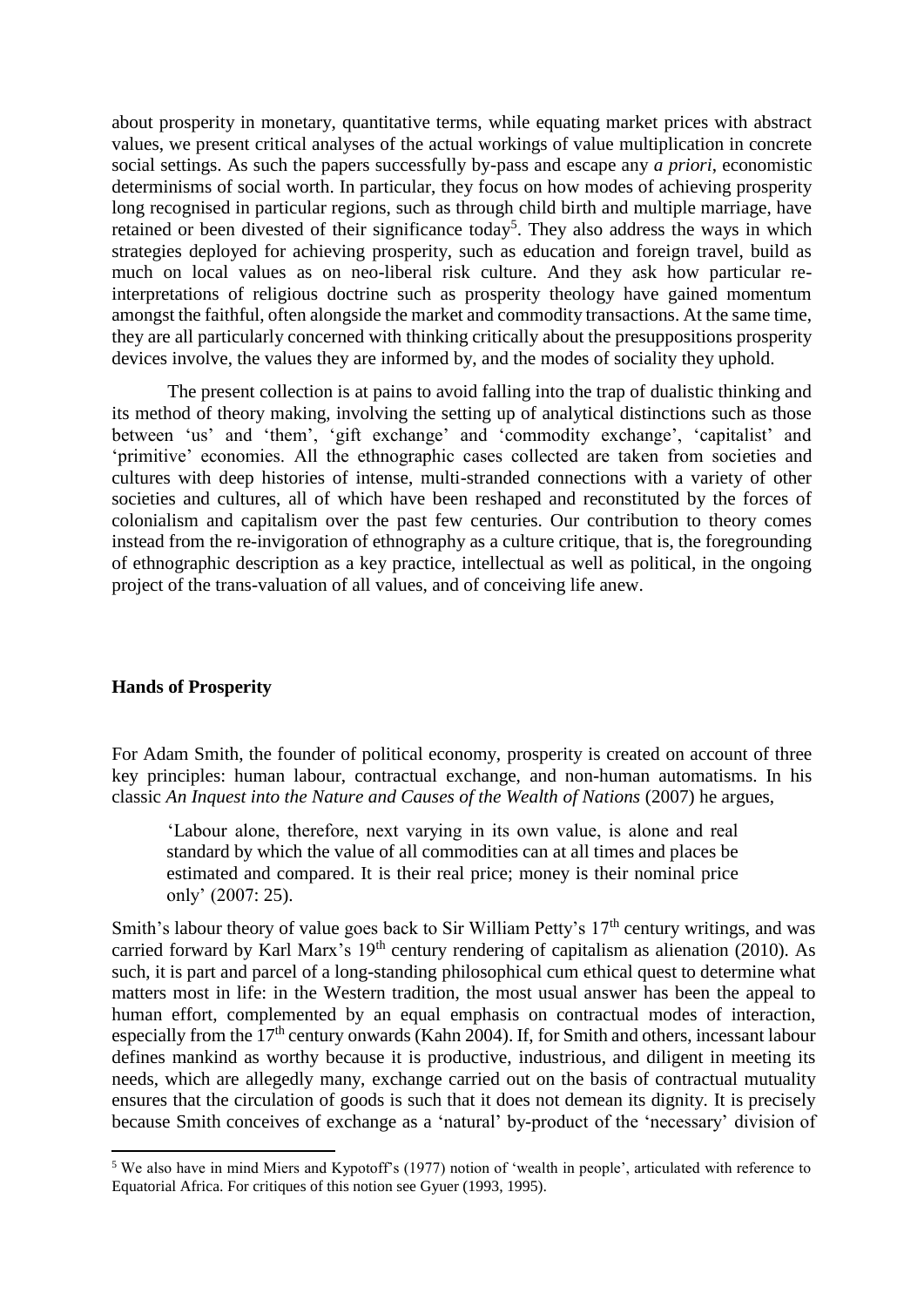labour (2007: 13) that he is at pains to outline the most appropriate method for conducting it. In first place he considers appealing to benevolence and the goodwill of others. In contrast to Marcel Mauss's (2016)  $20^{th}$  century study, however, Smith dismisses the gift as unfitting: its promotion of servility and hierarchy he deems as being rather repulsive. Instead Smith appeals to self-interested exchange, as regulated by contractual agreements, for it is best in advancing equality and partnership.<sup>6</sup> To repeat an already famous quote,

'Man has almost constant occasion for the help of his brethren, and it is in vain for him to expect it from their benevolence only. He will be more likely to prevail if he can interest their self-love in his favour, and show them that it is for their own advantage to do for him what he requires of them. Whoever offers to another a bargain of any kind, proposes to do this. Give me what I want, and you shall have this which you want, is the meaning of every such offer; and it is the manner that we obtain from one another the far greater part of those good offices which we stand in need of. It is not from the benevolence of the butcher, the brewer, or the baker that we expect our dinner, but from their regard to their own interest. We address ourselves, not to their humanity but to their self-love.' (2007: 13).

For Smith, market exchange amounts to a meeting of equals, extending further the dignity productive labour endows 'men' (as is the case in the respective period) with. Each man seeking 'only his own gain' is the default position. Yet to fully achieve maximum gain, man according to Smith, must join in the market so as to exchange what he owns or produces with others who sufficiently value what he has to offer, and who themselves own or have produced something he desires, and/or needs, in turn. This is a plateau in which a multitude of dyadic relations separate, impersonal and transient - take place. And, it is precisely because such relations are unencumbered by pre-existing obligations such as those prevalent in the old Europe of feudal ties, and are moreover sterile of future connections that they furnish the most promising ground for the practice of a freedom appropriate to man as an individual producer/owner (see Foucault 2009: 48). In this regard, a second instantiation of value creation comes into play: the toiling hand of man the worker is complemented by the image of the shaking of hands, preferably a firm and committed one, sealing an exchange. The handshake is, in other words, the sign for the new, prosperous man of market contracts Smith so elegantly evokes.<sup>7</sup>

Smith however recognised that market exchange entails human as well as non-human constituents. While self-interested intentionality and the capacity for labour provided the necessary human in-puts for the attainment of prosperity, the institution of the market involved additional components and dynamics capable of engendering most significant outcomes outside of immediate human control. This is apparent in Smith's appeal to the third principle, with the image of an invisible, most definitely not-human, hand furnishing the transcendental dimension of prosperity generation. Smith presupposes that 'an invisible hand' automatically intervenes in the market process: acting as yet another *deux ex machina*, it miraculously resolves the ultimate ethical/social paradox posed by his thinking: how is it possible for acting in one's own self-interest not to undermine social peace, but instead promote common welfare? In crafting his answer, Smith carefully differentiates between planned, intentional sets of activities, on the

1

<sup>6</sup> For an extended discussion of the logic of Smith's ethical reasoning and its relationship to earlier theorists see Hirschman (1997).

 $<sup>7</sup>$  As Silver (1990) demonstrates, the other side of the manly handshake between trusting business partners, was</sup> the opening up of space for 'friendships of sentiment', a new type of relationship untainted by commercial strategy or practical necessity. More broadly see Rothschild (2002) on the relationship of Smith's theory of moral sentiments to his work on markets and prosperity.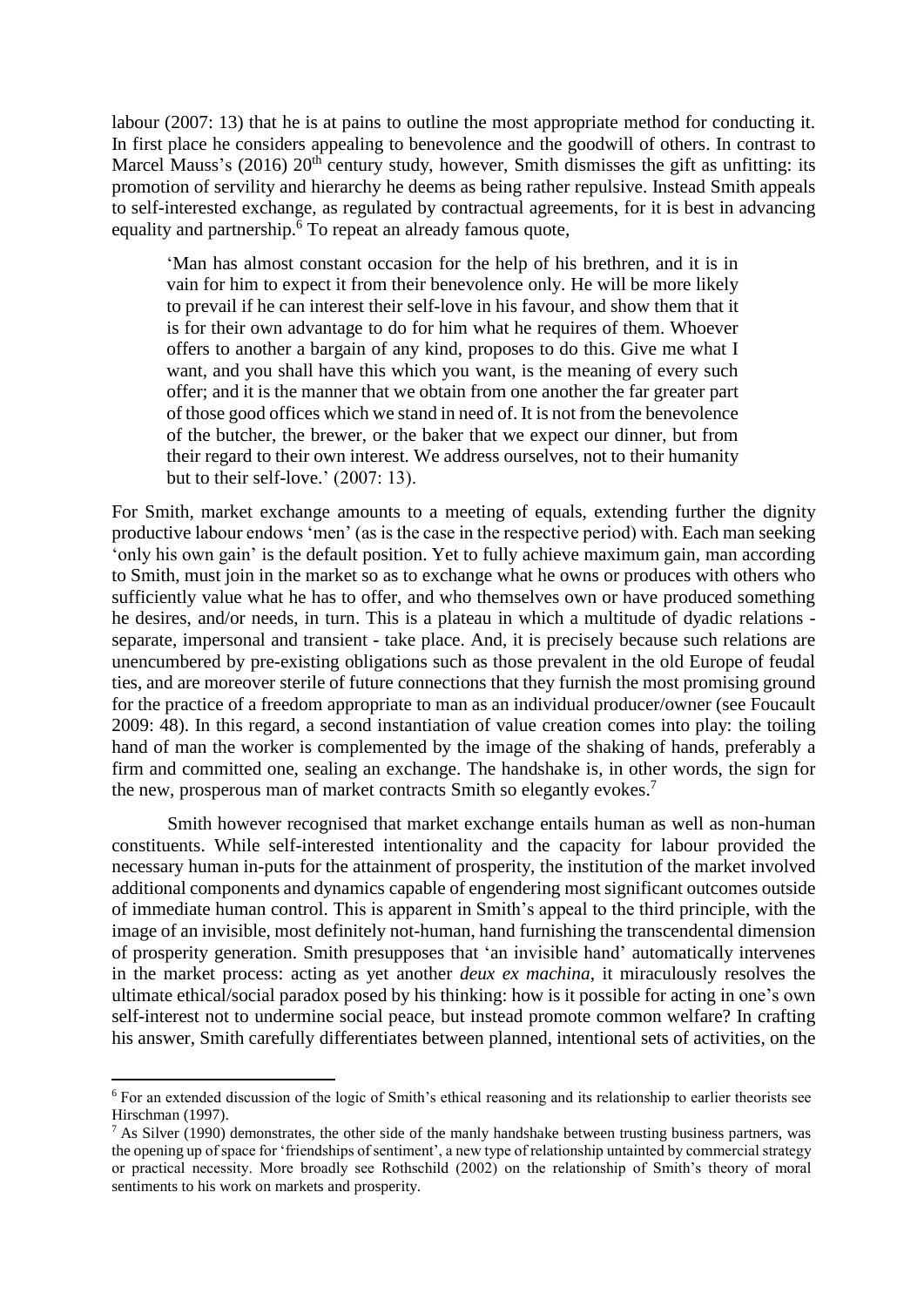one hand, and subject-less processes and agent-free automatisms that neoliberal economists would centuries' later rename as 'market efficiencies', on the other. According to economists such as Milton Friedman (1962), if each exchange partner is allowed to choose freely what and how to produce, exchange, and consume, the market itself will settle on an ideal price determination and income distribution that would be favourable to each and every member. To return to Smith, it is only the intention-less, yet purposeful action of 'an invisible hand' that effectuates the smooth synthesis of collective and individual well-being: the generation of abundance is both an indication of its operation and its direct effect.

'By preferring the support of domestic to that of foreign industry, he intends only his own security; and by directing that industry in such a manner as its produce may be of the greatest value, he intends only his own gain, and he is in this, as in many other cases, led by *an invisible hand* to promote an end which was no part of his intention. Nor is it always the worse for the society that it was not part of it. By pursuing his own interest he frequently promotes that of the society more effectually than when he really intends to promote it. I have never known much good done by those who affected to trade for the public good' (Smith 2007: 246; my emphasis).

#### **Trans-Valuating Values**

**.** 

In returning to the work of Smith in this volume, we ask the same question that countless anthropologists have before us posed: Where does the economic begin, and end? What counts as economic, and what as non-economic, when, and why? The impossibility of answering this basic question with an adequate degree of generality, let along universality, points to the futility of differentiating in advance and for all occasions, 'physics' from 'metaphysics', 'values' from 'value', and 'goods' from 'the good'!<sup>8</sup> Recognising this impossibility opens up a new, more important and productive line of inquiry that was previously foreclosed: Where does the line of demarcation between the economic and the non-economic lie, and why? How, and when did such demarcation come about? How is it maintained? Which phenomena/concerns/practices are included, and which are excluded, from such category? How, and when, do leakages and outflows occur across categories, bringing about the collapse of such enclosures? Thanks to the pioneering work of Michael Callon (1998, 2007) and his concepts of performativity and assemblage, we are in better position to appreciate the immensity of resources and efforts that are been put into the making of the economy as a discrete domain, as well as the fragility and instability of the processes involved.

A complementary yet distinct strategy to Callon's social studies of science approach is to start from *a non-economistic concept of the economy*. To put it simply, a non-economistic

<sup>8</sup> As Sahlins (1996) reminds us, Smith's invocation of the invisible hand, along with the discipline of economics it has given birth to, is well-embedded within a particular Judeo-Christian theological/metaphysical tradition that conceives of life in terms of a providential model, centring on a benevolent God-creator. Writing a century or so before Sahlins, Nietzsche (2003) had pointed out the productivity of such genealogical inquiry: in his case, it is the general embeddedness of market practices of exchanging promises and generating debt obligations within Judeo/Christian conceptions of divine Sovereignty over the creation, and attendant moral conceptions of human conscience and guilt that is emphasised. For a recent rejoinder of the debate, outlining some the complexities of the relation between economic values and ethical axioms see Lambek (2008).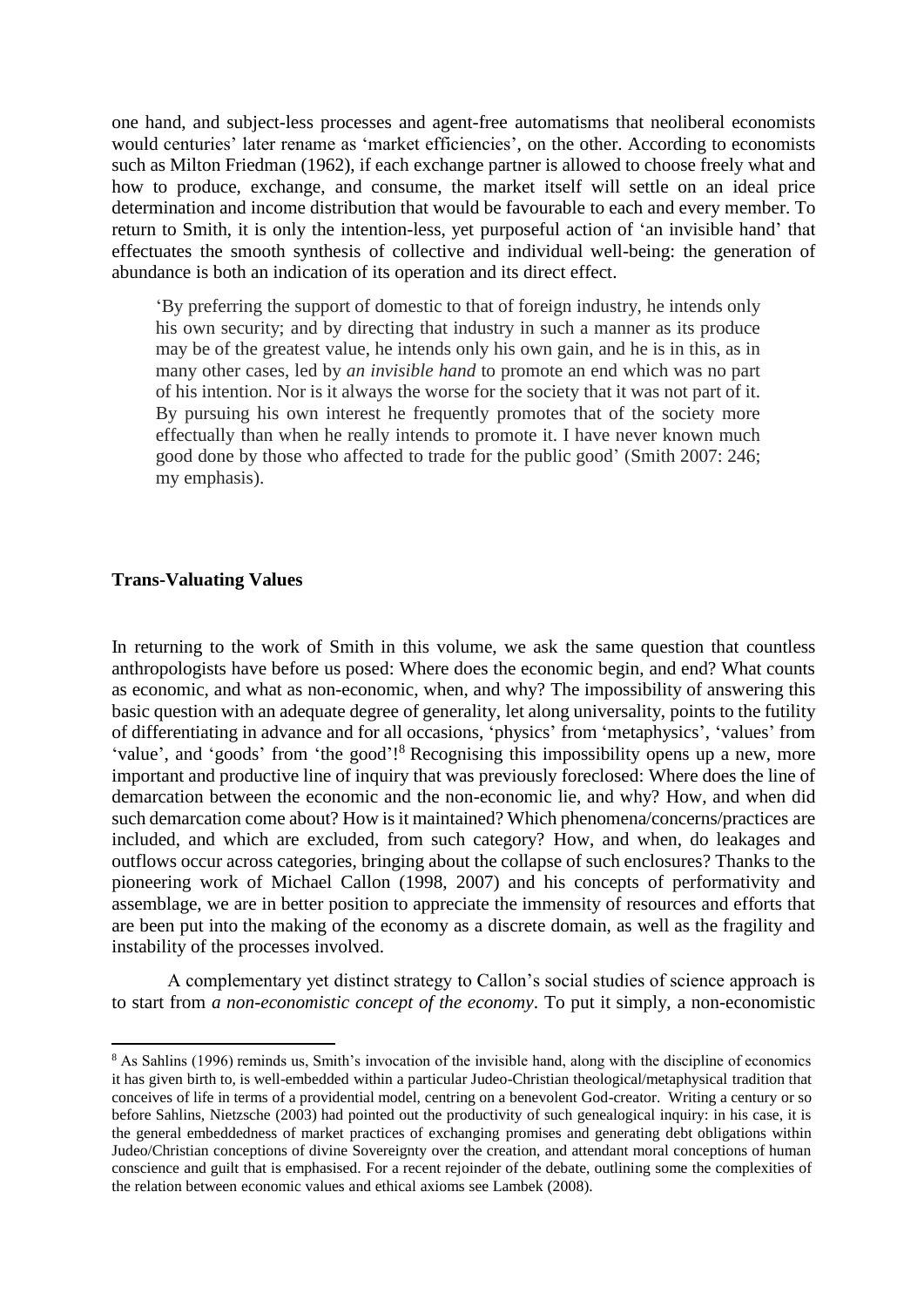concept of the economy involves working with an open-ended and unrestricted notion of prosperity generation and value multiplication that takes great reflexive pains in distancing itself from the presuppositions and premises that form the foundation of economics as science and practice.<sup>9</sup> This is the approach that the papers in this volume embrace. Such foundational assumptions are the valorisation of scarcity, exchange, and labour in the determination of value as economic, i.e. intrinsic and proper, rational and truthful. In particular, a non-economistic concept of the economy takes issue with an understanding of value as a determinant of scarcity: this is the great lesson we take away from Marshall Sahlins' classic treatise/manifesto, *The Original Affluent Society* (1972). To the extent that scarcity indicates the ratio of an evident inadequacy and unavoidable un-satisfaction permeating Life, it expresses the relation between desire and its actualisation as negative. Given that economic science conceives of human desire in terms of needs which are thought to be infinite, and the world as resources which are manifestly finite, it can only propagate Life as unappreciated as flawed and deficient. In this regard, it is worth noting the 'elective affinity' between classical/neo-classical economics and certain aspects of the Christian faith that downplay the joys, and pains, of this life in favour of a super-sensible world man may (re-) enter on condition of conducting him/herself in the hereand-now in a self-denying, ascetic manner. Of the two, however, it is economics that comes out worst: while for Christian ascetics, pleasure is momentarily postponed, for advocates of economic celibacy, it is forever deferred, remaining absolutely un-attainable.

The second break with economics, and much of economic anthropology, regards the capture and effective domestication of all kinds of diverse techniques of conducting value transfers to a contractarian conception of transactional life. Despite its presumed critical bend, starting with Mauss's decisive text (2016) on the gift, many anthropological descriptions of non-commodity transactions remain shackled to a narrow model of the social that is at least as old as Hobbes' and Rousseau's treatises on the subject: whether in the form of return-gifts or wages paid for labour time expended, the premises of reciprocity and equivalence pertain to key presuppositions. Victoria Kahn (2004) has located the emergence of such distinctively modern conception of obligation in the  $17<sup>th</sup>$  century, with the English civil war marking the beginning of a historical shift from away from the world of status to one regulated by contracts pertaining as much between the autonomous individuals of commodity exchange as between the sovereign and his/her subjects. As Graeber's (2001, 2011) recent critiques of economic theories of value show, this contractual perspective is very much still with us: both in academic and non-academic discussions, market exchange provides the dominant framework for understanding value's multiplication with the presupposition of equivalent returns being uncritically projected onto other forms of value transfers.

Karl Marx (2010), with his concepts of commodity fetishism and labour alienation, came close to problematizing this assumption; yet his position regarding equivalence retains an unmistakable ambiguity which is the source of problem we face, and the reason why the invention of a more radical critique is required. For Marx, alienation is inherent in the social relations of capitalism whereby commodity production is conducted on the basis of class divisions and the appropriation of the labour of workers by the class of capital owners. Marx writes that 'the alienated character of work for the worker appears in the fact that it is not his work but work for someone else, that in work he does not belong to himself but to another person' (1964: 171). However what remains uncertain is whether the wages workers receive in return for forfeiting their labour (and its products) are 'unjust' because they automatically

1

<sup>&</sup>lt;sup>9</sup> We fully acknowledge Parry and Bloch's (1989) seminal analysis in this respect, as well as Ingold's (2000) critique of the notion of economic man, on unpacking some of the key presuppositions informing political economy.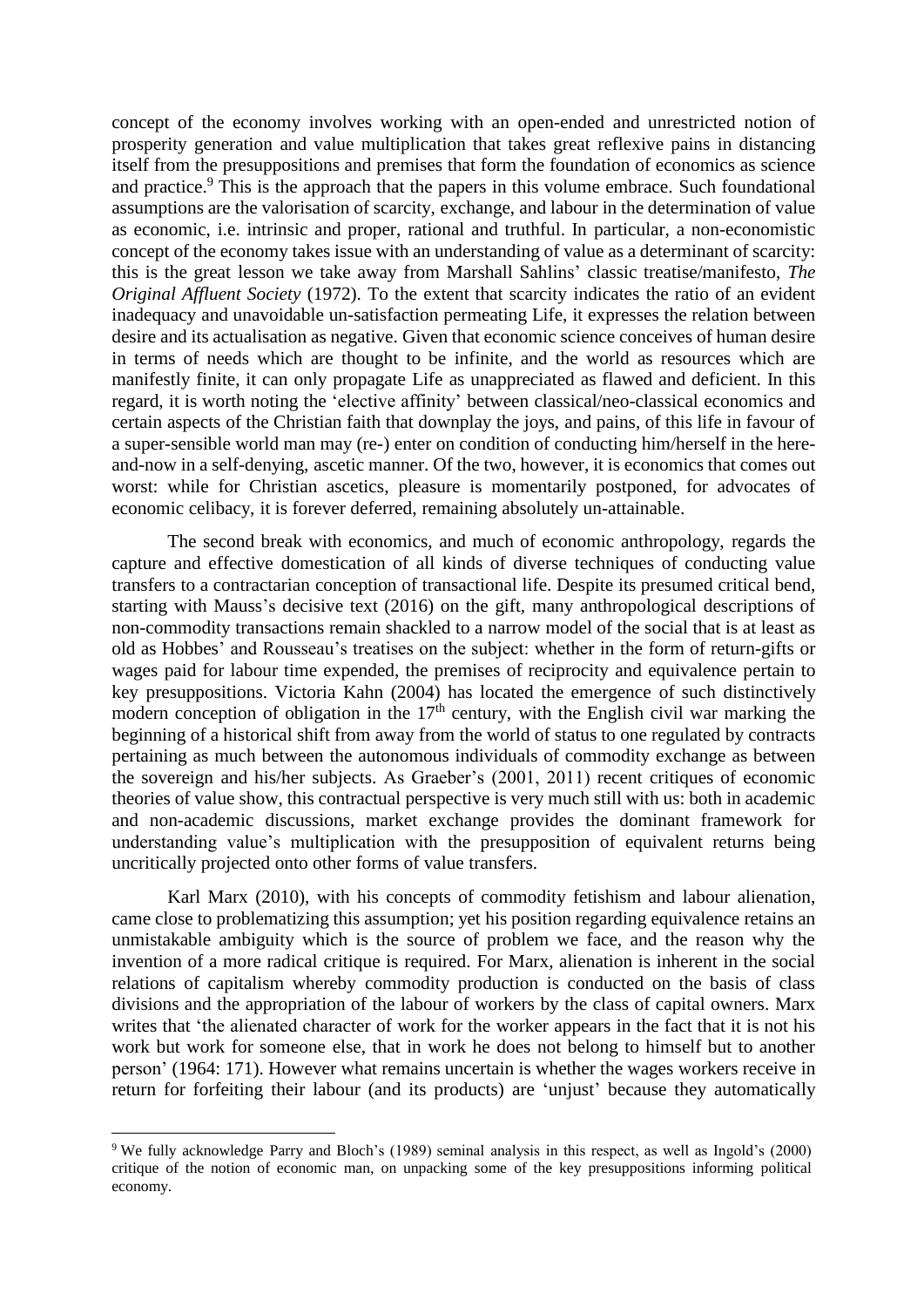exclude workers from their share in surplus-value production, or if there is an insurmountable gap inherent in all and every exchange, make it impossible for wages and labour to act as mutually substitutable?<sup>10</sup> While most commentators lay emphasis on the injustices of capitalism, Perlman's (1968) proposes an interpretation of Marx that focuses on incommensurability by pointing out that wages and labour (or as Perlman reconfigures it, 'creative power') are different kinds of value, and thus non-substitutable by definition. In this regard, Perlman observes that in capitalism, 'the producer alienates his creative power, in fact, he sells it to the capitalist, and what he gets in exchange is different in kind from that creative power; in exchange for the creative power he gets things [money to buy commodities with]' (1968: 7). It is apparent that creativity is a more expansive concept than labour, referring to a broad-spectrum capacity or potency to do or achieve the new and the unexpected, inclusive of breaking with habits and reconfiguring conducts. As the unlimited potential of an infinite generativity, it corresponds to the ultimate value itself, rather than to a relative value: as such, it is not subject to the demands of commodity production and to capture by monetary terms, as labour unavoidably gets to be.

At the same time, the ethnographic record contains of a good many instances in which value is transferred and prosperity is accomplished by methods involving neither stipulated returns nor future obligations. A case in point is the 'sharing' or 'demand sharing' practiced by contemporary hunter-gather societies: a growing number of ethnographers (including Woodburn (1998), Gell (1999), and Widlok (2013)) argue that sharing's *sui generis* status is partly based on its denial of two-way reciprocal transfers. In particular, Widlok defines 'sharing food and drink as an action done *for its own sake*, putting the good of nourishment in the place of any specific goals […], for instance the attempt to create obligations in the future' (2013: 16). He also shows that its practice has nothing to do with the altruistic automatisms of a 'baseline communism' for it is both a complex performance and an unpredictable undertaking that does not proceed by the standardisation of shares. The emphasis on 'demand' - sharing is often inaugurated by the other party putting forward a claim – carries unmistakable echoes with Islamic forms of generating prosperity that relate to *zakat*, the one-way wealth transfer affluent Muslims are required to perform annually as a test of faith. As is the case with sharing, *zakat* has commonly been understood as Islamic charity by many foreign and Muslim scholars. Yet, as Retsikas' (2016) demonstrates the glossing of zakat as charity forecloses alternative understandings of the practice as a right. Treating zakat as charity tends to obscure the role claimants play in its practice who act so as to draw out, elicit or 'solicit' such wealth. Both *zakat* and sharing practices should not be considered as aberrations: because they put our capacity for culture critique to the test, they should be accorded a central place in our re-valuation of the norms of equivalence and due return.

One source of ideas in the development of such project no doubt lies in reinvigorating old alliances between anthropology and philosophy with new energy and significance. For instance, Georges Bataille's (1988) notion of 'general economy' could be extremely valuable: its privileging of excess and expenditure as Life's givens is a most accomplished, yet underappreciated, counter-work to the metaphysical principles that permeate the 'restricted economy' of political economists. Bataille's starting point is the idea of an economy, not as an exclusive

**.** 

 $10$  It is important in this context to keep in mind that the notions of equivalent and just returns are distinct: while the latter refers to the exploitation inherent in capitalist production, principally the process of surplus-value production, the appropriation of which workers are axiomatically excluded from, the former concerns the metaphysics of exchange, i.e. its conditions of possibility as a method of accomplishing value transfers. In this respect it would not be wrong to assert that Marx's interpretation of the value of wages as unfair is situated wellwithin a bourgeois understanding of property rights that valorises a labourer's ownership of the entirety of his/her labour's product.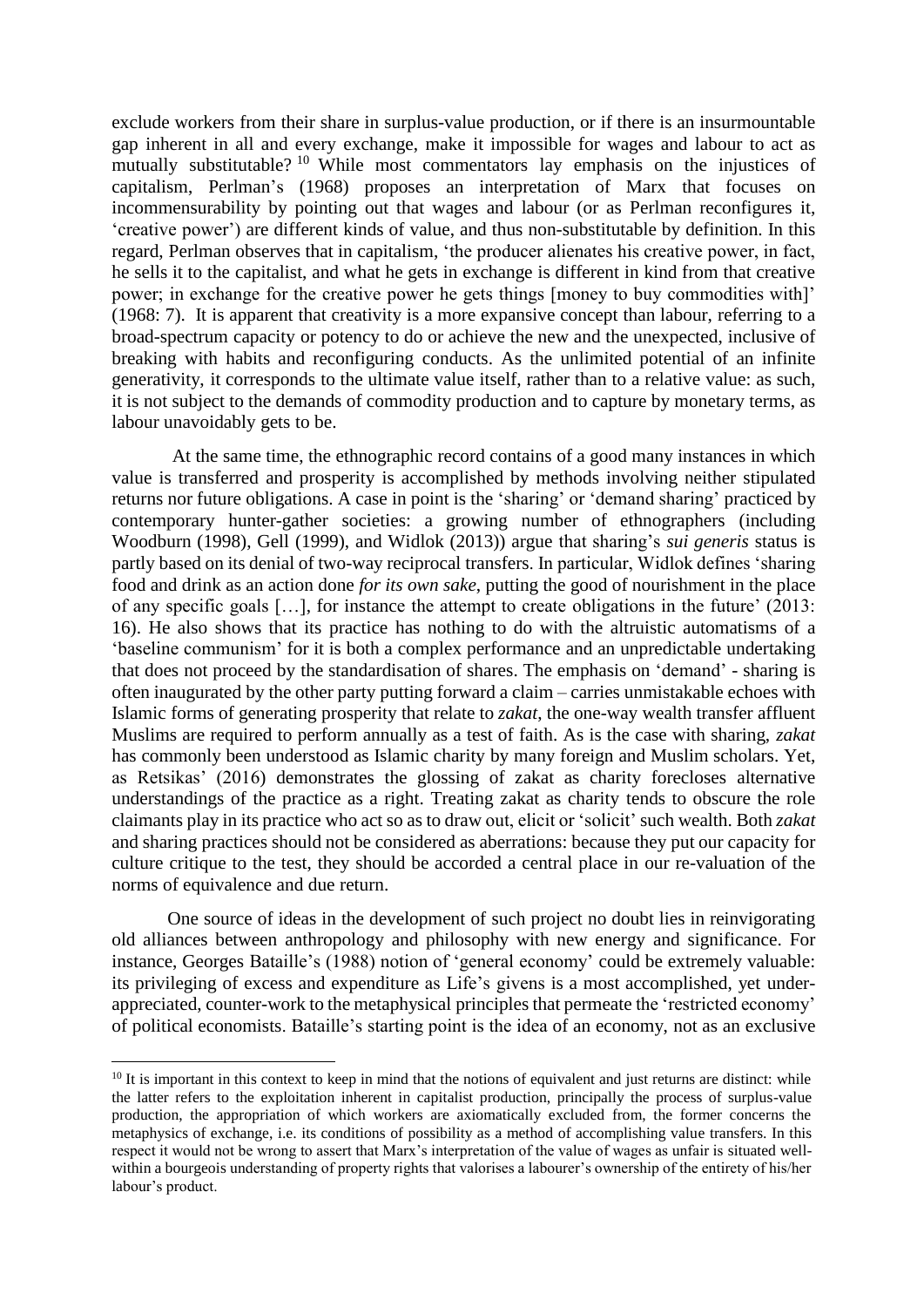human phenomenon or socially delimited institution, but as a cosmic process in which all forms of Life, material and immaterial, participate in, with such process centring on the superabundance of energy available, flowing through the universe, and its lavish, 'sacrificial' expenditure. As such, it is not human toil, with its practice of efficient production, ascetic accumulation, and prudent investment that sits at the heart of value's creation and multiplication. Instead Bataille treats Life itself as synonymous with excess in conceptual movement that takes the generation and destruction of surpluses as reciprocally presupposed and mutually necessary activities.<sup>11</sup> His notion of the 'general economy'

'requires the overturning of economic principles –the overturning of the ethics that ground them. Changing from the perspectives of restrictive economy to those of general economy actually accomplishes a Copernican transformation: a reversal of thinking – and of ethics. If a part of wealth (subject of a rough estimate) is doomed to destruction or at least to unproductive use without any possible profit, it is logical, even inescapable, to surrender commodities without return' (1988: 25).

The ultimate case of a transfer without return is the sun's emitting of energy throughout the solar system: this energy is produced by means of the sun consuming its own matter, further transforming it to light, making thus life on earth possible.

The solar principle of self-expenditure is the event Bataille finds replicated across biological and social life: from the surpluses produced by life's basic chemical reactions to the sacrifices of the ancient Aztecs and the *potlatch* of Alaska's Amerindians whereby value is actively destroyed on a mass scale as a prelude to the generation of even greater value. In this conceptual scheme, the norm is for an excess of wealth and its profitless outpouring, lavish consumption and intentional loss to correspond to the axiomatic position. Instead of beginning with scarcity of resources, thus making their use and/or exchange the pivot around which value revolves, Bataille's non-economistic account lays emphasis on energy, its unlimited outflows, constancy of transformations and manifold of manifestations. The value of his account is, to repeat, the re-description of Life as always, already given to prosperity and multiplicity. According to it, the capacity to expend the very wealth/energy one is constituted by is to be given primacy over the capacity to produce by means of honest labour. To the extent that Bataille manages to effectively re-insert (wo)man into the cosmos on the basis of him/her being another – rather than an exceptional – form of matter, something profound in our understanding has changed. The image of (wo)man the producer, itself the re-duplication of an older, biblical image of God as the Creator, has been done away with a new - transitive and chiastic - image of (wo)man: following closely Nietzsche's instruction for 'philosophising with a hammer' (1998), Baitalle effectively re-inscribes (wo)man as both value/energy transformed and transformer of value/energy.

### **After Puritanism**

1

<sup>&</sup>lt;sup>11</sup> Better known as a novelist rather than a philosopher, Bataille is nevertheless attracting increasing attention in the social sciences and humanities lately, see for example Armitage (2001) and Sørensen (2012). His philosophy of excess is in direct conversation with Nietzsche, see Bataille (2004).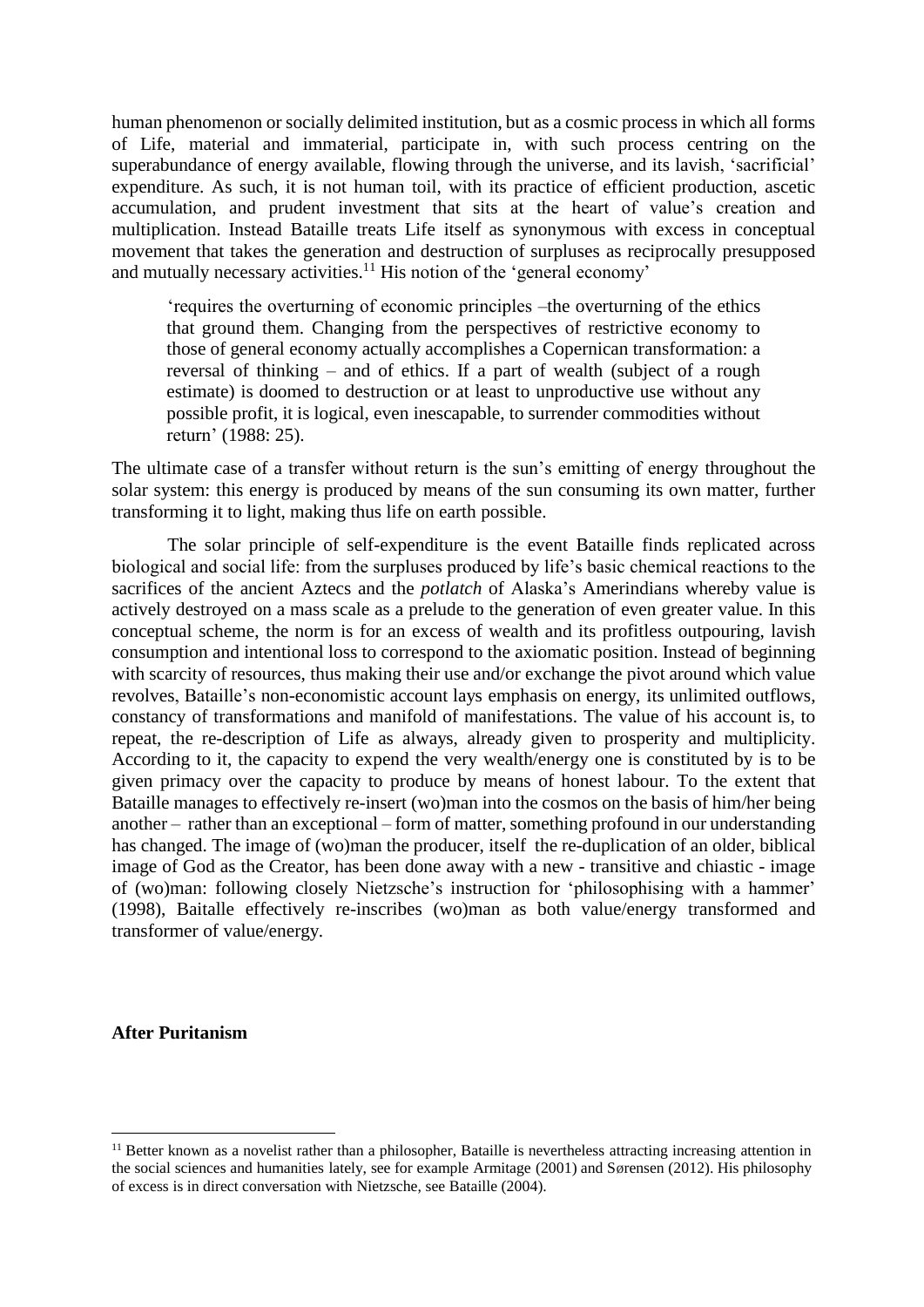A theme running through the papers in this Special Section is the need for nuanced assessment of the relationship between economic and moral forms of value. A great deal of work in anthropology in particular and the social sciences more generally has sought to emphasise how in the context of neoliberal forms of economic life, merchants and entrepreneurs have often sought both to make money and do good (Osella and Osella 2009; see also McCloskey 2010, Gudeman 2009), or, as Paul Anderson puts it in this volume, to use wealth generated in this context to 'maximise their opportunities for salvation and reward'. Several of the article collected here – including most especially those by Anderson and Retsikas - however seek to assess the relationship between economic and moral values in a more critical and nuanced manner. Echoing Weber's classic study of early Puritans (1985), they suggest that an analysis of the context in which boundaries between these two fields are drawn should take priority, rather than assuming that such a boundary inevitably or indeed should exist. In his recent study of the moral worlds of Afghan commodity traders, for example, Magnus Marsden (2016) has pointed to the way in which for many of his informants, being a trader was itself a profoundly moral activity, requiring not only the ability to establish ties of trust and respect but also the skill to judge the moral value and worth of business partners and associates. For Marsden's informants, trade was not simply thought of as a wealth generating activity that could be morally beneficial, but rather as a form of moral conduct in and of itself.

In this volume, Paul Anderson also brings comparable attention to the merchant as a helpful figure through which to think about the relationship between economic and moral value. Anderson explores the interplay of moral and economic value in the worlds of the merchants with whom he conducted research in Aleppo. The merchants were less interested in the 'possibility of maximising reward' than in the manner in which 'rewards were distributed among moral networks': this was the case because more than being concerned by 'individual salvific reward', they were gripped by the possibility of a 'transcendent imaginary of society and economy as systems integrated by the circulation of divine reward and ordered by divine beneficence' (see also Anderson 2011). Anderson's informants were interested in *thawab* (moral merit) and *baraka* (blessing) 'less from the perspective of maximising chances of salvation or prosperity, and more as a way of imagining meaningful social bonds'. This mode of analysis help us move beyond the tendency of focusing on the relationship between economic and moral values as ultimately being about the desire on the part of capitalists to reset through acts of piety moral boundaries crossed during the course of the acquisition of wealth. Alternatively, it also destabilizes understandings of such behaviour as reflecting anxious attempts to maximise the opportunities for salvation and reward in the context of a pervasively neoliberal world. Far from being anxious indeed, Anderson brings attention to Aleppine merchants' 'enjoyment of the abundant meanings of the ways in which reward is circulated and blessing distributed.'

Another aspect of the papers gathered together in this collection concerns the theme of temporality. Indeed, our inspiration to think about the anthropology of prosperity through the lens of Smith and Sahlins, rather than the work of more modern theorists of neo-liberalism, captures why we think that work by anthropologists around the theme of prosperity needs to demonstrate a sensitivity both towards history *and* temporality. The realisation that the contributors to this Special Section have found Adam Smith's thinking on wealth and prosperity relevant to their ethnographic findings calls upon anthropologists to consider the *longue durée* in their analysis of economic and social life. In addition, the contributors collectively bring recognition to the ways in which different modes of organising economic life – capitalism, mercantilism, neoliberalism, to name but a few – do not merely emerge and displace one another in an evolutionary or teleological manner, but, rather, exert and sustain long-lasting influences – what Jane Guyer (2004) refers to as traces – on different societies,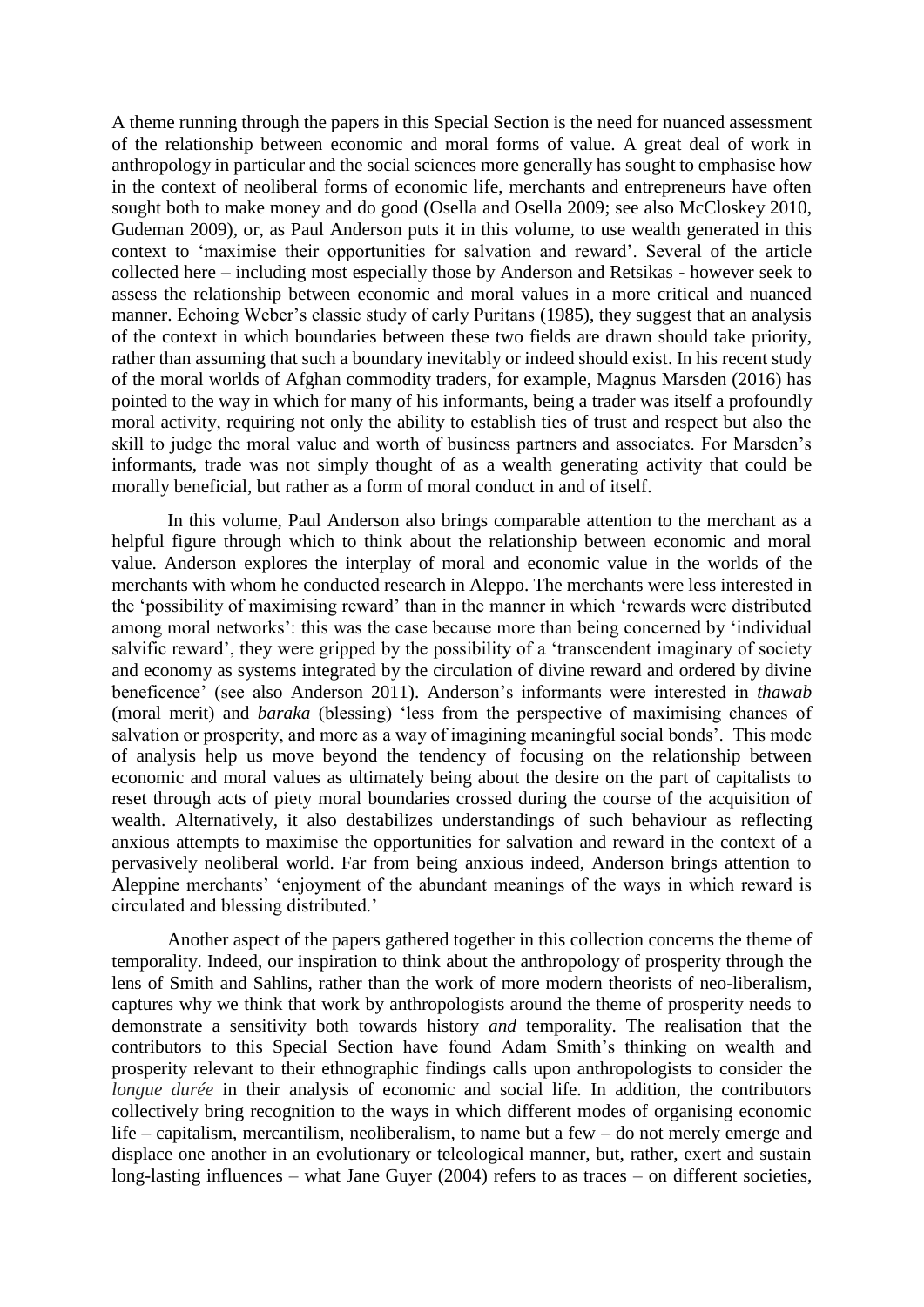regions, and contexts. As Marsden has recently argued, treating neo-liberalism as the singularly most relevant frame for the analysis of economic life obfuscates 'the interplay of local sociality, official discourse and state control' (Steinmüller 2011: 264) and 'makes it appear as if neoliberalism predictably and one-dimensionally determines people's thinking, everyday lives, and identities regardless of the context in which these are performed and enacted' (Marsden 2016: 28). In this regard, then, our attention is not simply to challenge the relevance of anthropological work on neoliberalism to understanding the alternate modes of being prosperous excavated in this special section, but, rather to suggest that neoliberalism need not always be the single or most analytically valued lens through which to explore this aspect of our informants' worlds.

Theoretical engagements with economic and moral value are also by necessity incomplete if they do not directly account for the intimate link between value creation and time, acknowledging and building upon the temporality involved in the process of producing, transferring, and consuming value. The link between time and prosperity generation has a long history in Western political economy thinking, going at least as far back as Adam Smith's writings. Espousing what is conventionally labelled as labour theory of value, Smith argued that apart from the cases of spontaneous growth, land is productive if and only if worked on, granting human productive activity with the capacity to create value anew by means of constantly transforming the givens of nature (2007: 65). It goes without saying that for Smith such activity was situated in time in a double sense: first in terms of the time it takes to complete a task, and second in terms of the time it takes for its effects to come to fruition. The relation between value and labour was of course re-instated centuries later by Karl Marx (2010), albeit in modified form. As Retsikas reminds us in his contribution in this volume, Marx's theory of surplus-value 'expresses a temporal relation, [with value] accruing from the comparative valuation of goods in two distinct moments: the future instant of their sale vis-a-vis the past moment of the purchase of the labor necessary for making them.' Additionally, Marx's prophecy of a forthcoming communist utopia reinforced the temporal dimension of his analysis of capitalism's ultimate demise, signaling the importance he attributed to future times for humanity achieving un-alienated happiness. The intimate connection between value and time that political economy thinking has bequeathed us whereby time is thought of as a commodity in short supply, and conceived in terms of human productive labor, forms a presupposition that we seek to problematize directly in this volume. In particular, Retsikas and Pickering articulate a two-pronged critique, the first by highlighting the intermediation of non-human actors in the multiplication of value in his description of an Indonesian Islamic televangelist' popular musings, the second by paying attention to the plenitude involved in being lazy, and living life in the slow lane, as understood and practiced by a loose community of American 'drop-outs' in contemporary Hawaii.

#### **Ethno-Hegiras**

Let us now turn to the individual articles and the contributions they make to anthropology. Luigi Achilli's contribution to the volume carries forward many of the themes highlighted in the introduction, stressing the ambivalent and at times paradoxical entanglement of neoliberal processes of wealth accumulation and alternative understandings of affluence and well-being. Achilli's paper on the challenges faced by Palestinian camp dwellers in Amman, Jordan is particularly instructive for it reminds us that the lives of people experiencing material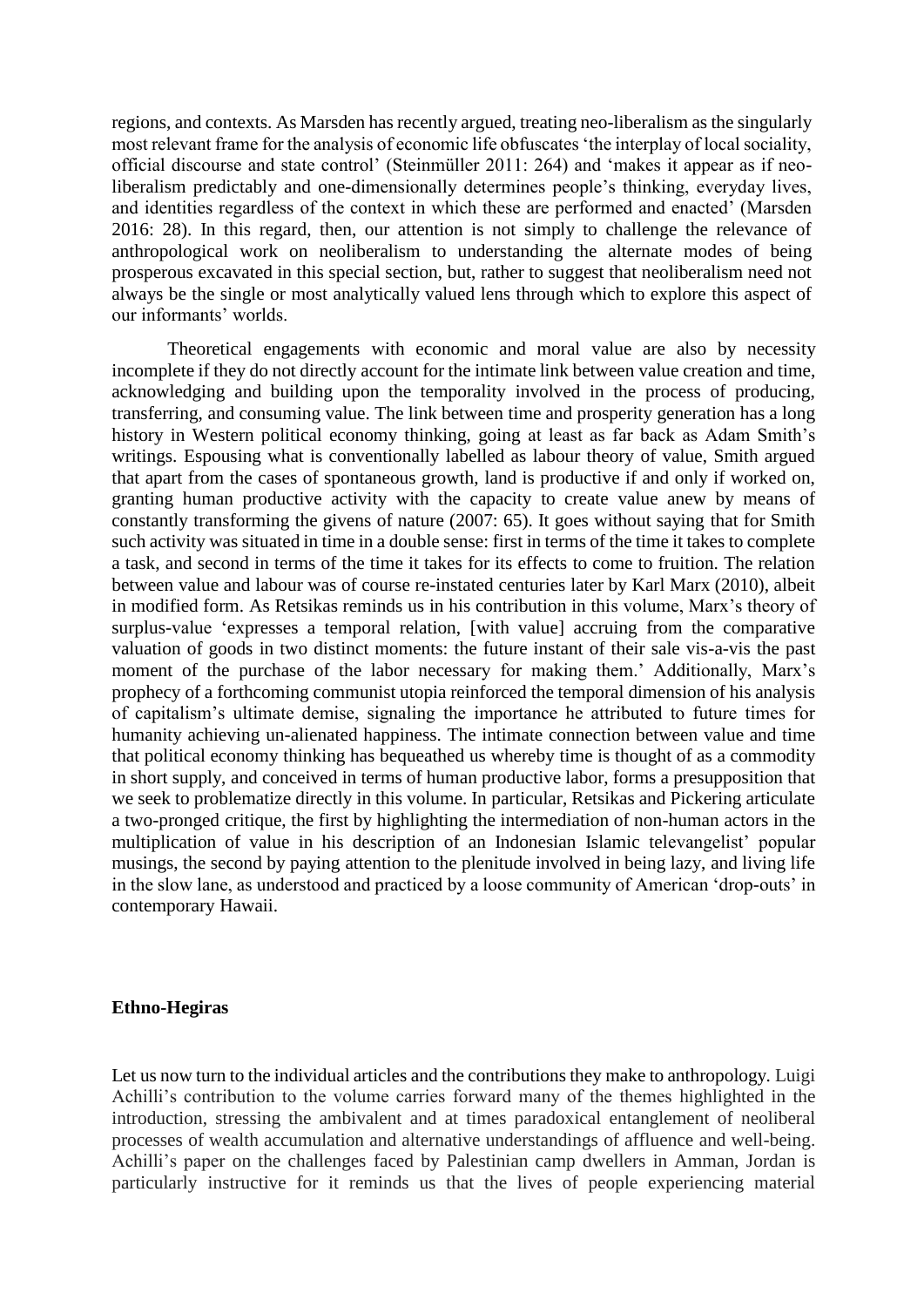deprivation and political marginality as a matter of everyday existence are not reducible to their description - scholarly, journalistic or otherwise- as unfortunate and impoverished. In contrast to neoliberal planners, investors and humanitarian operators who implicitly associate the camp's conditions of material deprivation with processes of leading a life of perhaps lesser value, Achilli pays attention to the refugees' own evaluation of their life circumstances that accords it more positive dimensions. In particular, by turning poverty into an index of ethical and moral qualities such as those a higher level of commitment to the political cause of a liberated Palestine and a well-honed capacity of caring for others and acting in solidarity with them in joy as well as in grief, Palestinian refugees in Jordan actively refashion life in the camp into the necessary grounds for conducting a humble, yet more fulfilling, happier existence: political virtue, decency and honour are all rooted in successfully withstanding the trials and tribulations commonly posed by the camp. At the same time however, material wealth is duly recognised as crucial for the attainment of human dignity: 'a dignified life entails also owning a flat, purchasing a car, and being able to fulfil other desires such as buying a television set, a satellite dish, and fashionable clothes', writes Achilli. To the extent then that 'a true Palestinian needs also provide for his family', refugees look beyond the camp, venturing further afield in order to engage with processes of material wealth creation that would enable them to acquire the commodities necessary for fulfilling such obligations. In such circumstances, materially better-off Palestinians face an inescapable quandary, ethical as well as political, that only the undertaking of periodic visits to the camp, and the provisioning of remittances to relatives living there as indications of an enduring bond, can promise to capably navigate.

Paul Anderson's contribution concerning the charitable activities of Aleppo traders in Syria before the breaking out of civil war, moves our exploration of prosperity generation into the direction of the transcendental. True to Durkheimian sociology that ascribes to society the ultimate source of value, operating as is under the guise of a sacred sign that is as much duly misrecognised as unmistakably omnipresent, Anderson approaches Muslim traders' sociality as contingent on 'a transcendent imagery of society and economy as systems integrated by the circulation of divine reward and ordered by divine beneficence'. Such imagery comes into play with special effectiveness in the small and big acts of kindness and generosity that Muslims traders in Aleppo undertake as a matter of devotion to Allah. This is especially so during the fasting month of Ramadan, a period often marked by the payment of *zakat*, the obligatory wealth transfer that all well-off Muslims are required to perform annually.

While many commentators have recently highlighted the ways in which Islamic charity seems to be motivated by an individualistic ethos that construes its importance in terms of the accumulation of salvific credits, Anderson shows with great ethnographic clarity that what motivates these traders to do good critically exceeds narrow conceptions of self-interested calculation. Instead 'they were interested in *thawab* [rewards] and *baraka* [blessing] less from the perspective of maximising changes of salvation or prosperity, and more as a way of imagining *meaningful* social bonds'. The quintessential technique for the validation of social bonds' value involves the practice of "on-going charity" (*al-sadaqa al-jariyya*): according to this concept, every time the recipient of makes use of the gift, the original donor's *thawab* account is credited with further afterlife rewards. In this scheme the positions of the donor and the recipient are inter-changeable with almost immediate effect: it is precisely because the original donor comes to be the beneficiary of the initial recipient's subsequent actions that the social is actively reproduced and infinitely repeated by means of the circulation of divine rewards. Such divine rewards themselves accrue from acts of alternate giving and receiving. In this case, prosperity becomes synonymous with the social itself: it is precisely because the social attains the status of a meta-value in terms of which all other values derive and arise from that it comes to posthumously outline a person life's worth.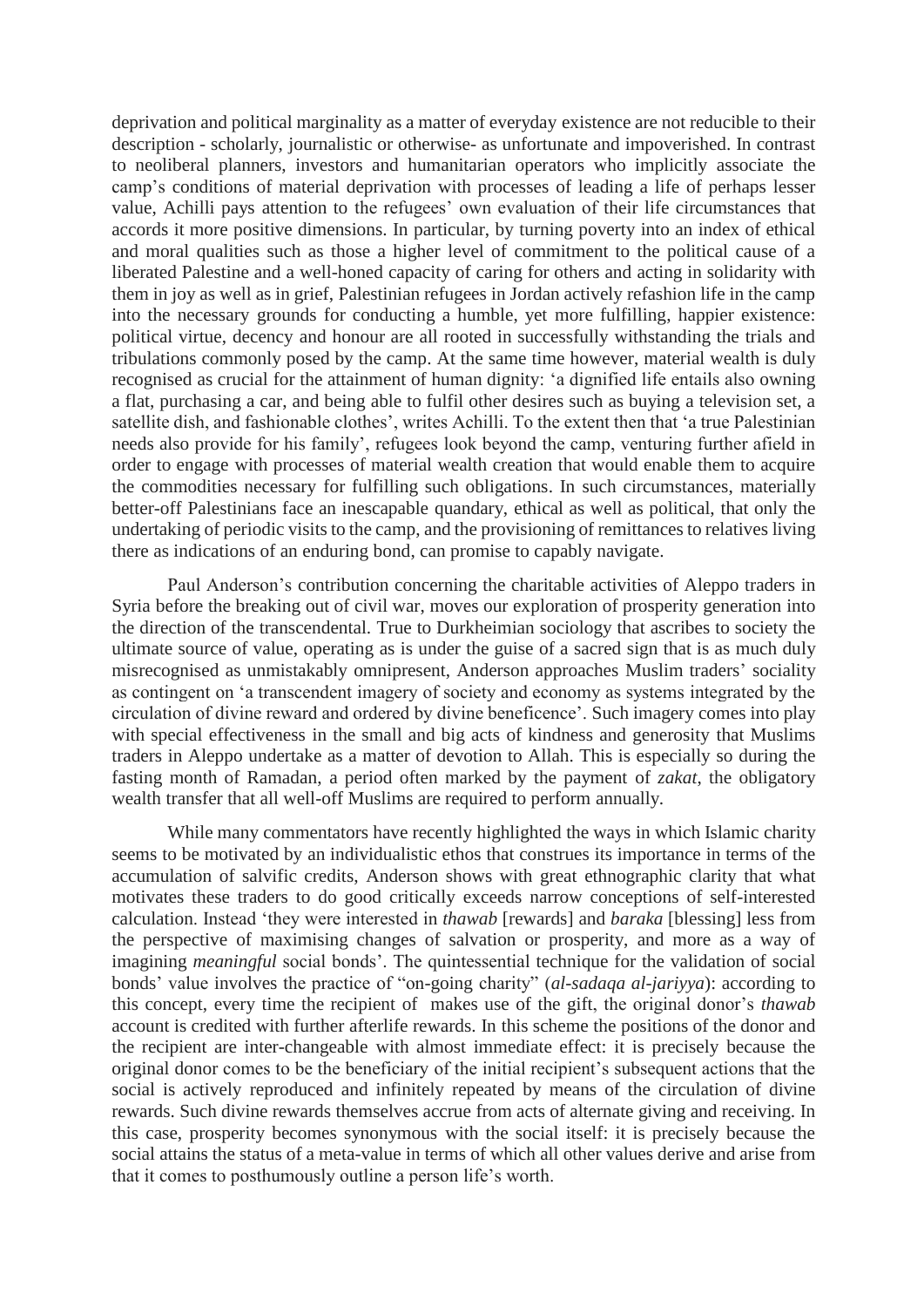Konstantinos Retsikas' contribution delves further into the complexities of Islamic modes of giving, this time as conceived and propagated in the works and teachings of Yusuf Mansur, Indonesia's latest instantiation of a popular Muslim televangelist. Yusuf Mansur burst onto public consciousness in the late 2000s while Indonesians were desperate for a way of ameliorating the devastating effects of the 1999 Asian monetary crisis with political uncertainty and economic precarity looming large in every-day life. His preaching of 'the miracle of *sedekah*' (alms, voluntary gifts) formed a powerful intervention in the adversity of circumstances, calling upon the faithful to be good to each other and to treat their alms-giving as an investment that accrues positive future returns. At the same time, he supplied a precise mathematical apparatus, itself based on the literal understanding of specific Quranic verses, for anticipating and calculating the monetary value of such benefits-to-come.

Retsikas reads Mansur's Islamic version of prosperity gospel from the perspective of the entanglements it posits between value and difference, writing that 'according to Yusuf Mansur, for abundance to take effect, it is paramount that difference is affirmed twice over: the embracing of the alterity of the divine and the difference of other humans is an essential criterion'. As is the case with Anderson's Aleppo traders, Yusuf Mansur conceives the social as founded on a vertical plane of triangulated asymmetrical transfers amongst the following actors: 'Allah who asks men to evince their faith by being generous, the *sedekah* donor who performs worship by means of giving up part of his/her wealth, and the *sedekah* recipient who accepts the gift, yet is under no obligation to reciprocate, even if it is normally expected of him/her to pray for the benefit of the donor'. At the same time, the paper brings attention to the inter-mediation of time as a supplementary dimension of the differences at play, crediting the transfer of *sedekah* with the status of an event capable of making time pass, and hastening the arrival of the future. The affirmation of temporal difference, Retsikas argues, is instrumental for *sedekah* to work its miracle of delivering prosperity. By explicitly situating all kinds of ordinary acts of goodness within the general promise Allah made to (wo)man of eternal salvation, Yusuf Masnur effectively locates the future within an overarching salvific horizon whereby the forthcoming Day of Judgment involves the beginning of a new era of unimaginable, unlimited happiness.

The temporality inherent in efforts geared at the multiplication of value and the regeneration of abundance is a theme also directly addressed in the two papers that follow. Katharina Schneider's paper on the experiences of female fish traders in Java's northeast coast emphasizes the future as an important element of the livelihood strategies the traders deploy as they seek to ensure better living conditions for their children, and grandchildren. As Schneider observes, many women traders 'stressed that prosperity is not something they seek for themselves. Instead, they work as hard as they do in the hope that their children may have a more secure livelihood, and may enjoy more tranquil lives than they themselves are leading'. This is yet another case where the supply-and-demand for fish as a daily economic pursuit works for the propagation of values other than market determined ones: the 'restricted economy' is explicitly subordinated to advancing the interests of a 'general economy' in the shape of generations-to-come.

In addition to trading fish with great competence and astuteness, and often in adverse, uncertain and precarious circumstances, these Javanese women are also involved in securing deferred benefits through ritual activity. Central in this undertaking is the making of annual offerings to the sea: 'the main offering, which consisted of two buffalo heads placed into a carefully decorated miniature Danish seiner and two large trays of fruits and snacks' is paraded around neighboring fishing villages, escorted by drum-beating girl scouts. It is then taken out to sea where it is violently disassembled and fiercely scattered around with parts and slices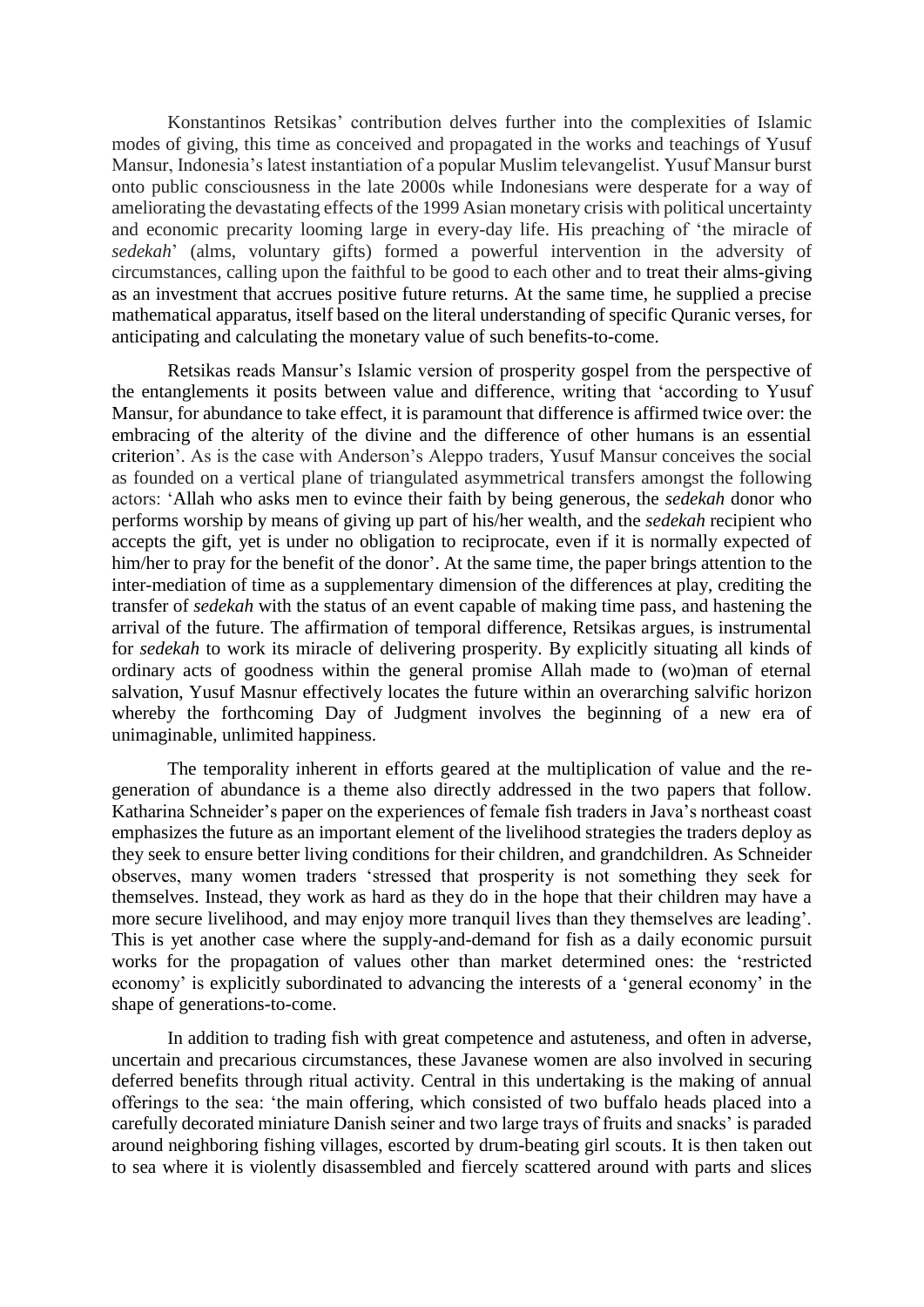being sternly fought over by participants in a staged act that Javanese refer to as *rebutan*. Schneider demonstrates how the generation of prosperity - human and animal, economic and ecological- is intimately linked in Java with brief yet intense moments of violence and antagonism: such flashes were, of course, once integral in many 'traditional' weddings and circumcisions.

The saying 'time is money' continues to be widely uttered. In addition to subjugating time to monetary standards and measurements, the sayings' significance is intimately tied to the revolution that capitalism brought about in our experience of time: from the  $18<sup>th</sup>$  century onward, time came to be conceived as a finite, limited resource, with its overall significance heightened due to a combination of factors. Amongst these factors perhaps the most important were the emergence of a new, secularist vision of human existence understood in reference to a fast approaching telos, and the novel importance attached to waged work as a means for securing sustenance, that is, for buying time and deferring death. Lucy Pickering's article on a community of 'drop-outs' in contemporary Hawai'i offers an a astute ethnographic portrait of a social movement's dedicated effort at 'having' or 'taking' plenty of time to spare as a form of achieving counter-cultural affluence. Key in this critical endeavor is the inspiration derived from Baba Ram Das' seminal hippie text *Remember, Be Here Now*, a book that 'articulates a vision of the good life loosely based on Buddha's four noble truths, aimed at understanding and thus reducing suffering: for Ram Das these were often framed in terms of a focus on the present moment, of being here now'. Converted to everyday life such a focus entails the adoption of a new set of habits: leaving the US mainland behind, disappearing from the purview of the state, living off-grid, establishing loose communities of like-minded people, making do with few possessions, having no stable abode, growing papayas, pineapples and marihuana, along with learning to let go of the past. These practices are seen as being crucial for bringing about the self's attunement to the present moment as much as effecting the present's expansion into infinity. As Pickering puts it, 'an expanded present offers the opportunity to take up an invitation to 'jam', or to detour to the drum circle on the beach, or to sing songs while weeding. An expanded present offers an opportunity to say yes to invitations because that invitation does not clash with inflexible prior commitments. To be in an expansive present is to be liberated from the anxieties of modernity'.

 Ultimately, the purpose of this section is not only to emphasize the diversity of values men and women hold on to the world over in a relativistic way, but to constitute prosperity as an explicit object of study for anthropology itself. Rather than inevitably treating the achievement of prosperity as the often problematic and secondary outcome of processes such as production and consumption, that are themselves of greater value as object of anthropological study, we propose that the papers collected here invite further ethnographic work on the diverse forms that being prosperous takes in the world today. What such a stance affords is greater insight into the values that inform and enrich human behaviours and predicaments across space and time, at every moment of social interaction. We also consider such critical engagement with value generation and multiplication to be inherently linked to the potential contributions that anthropology can make to public debates and concerns over human welfare, happiness and well-being.

**References**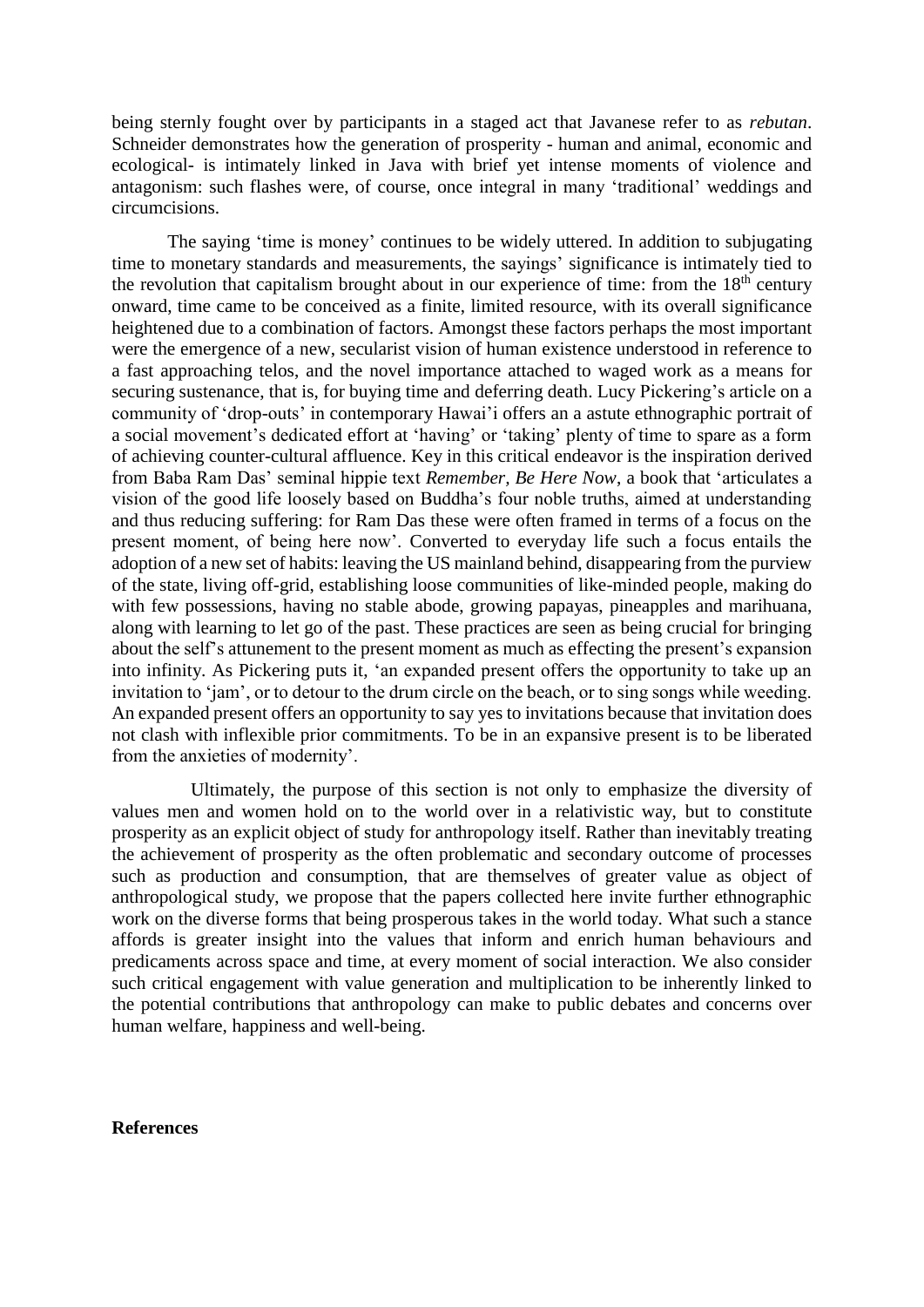- Anderson, Paul. 2011. The Piety of the Gift: Selfhood and Sociality in the Egyptian Mosque Movement. *Anthropological Theory* 11(1):1-19.
- Armitage, John. 2001. Economies of Excess. *Parallax* 7 (1): 1-2.
- Bataille, Georges. 1988 [1967]. *The Accursed Share. An Essay on General Economy. Vol. 1 Consumption*. New York: Zone Books.
- ---- 2004. *On Nietzsche*. London: Continuum.
- Bird-David, Nurit. 1992. Beyond "The Original Affluent Society": A Culturalist Reformulation. *Current Anthropology* 33 (1): 25-47.
- Callon, Michel. 1998. *The Laws of the Markets*. Oxford: Blackwell.
- -----2007. What Does it Mean to Say that Economics is Performative? In Donald MacKenzie, Fabian Muniesa and Lucia Siu (eds.) *Do Economists Make Markets?* Princeton: Princeton University Press, pp. 311-357.
- Coleman, Simon. 2004. The Charismatic Gift. *Journal of the Royal Anthropological Institute* 10 (2): 421-42.
- Corsín Jiménez, Alberto. 2008. Introduction: Well-Being's Re-proportioning of Social Thought. In *Culture and Well-Being. Anthropological Approaches to Freedom and Political Ethics* (ed.) A. Corsín Jiménez. Chicago: University of Chicago Press.
- Elyachar, Julia. 2005. *Markets of Dispossession: NGOs, Economic Development and the State in Cairo*. Durham, NC: Duke University Press.
- Friedman, Milton. 1962. *Capitalism and Freedom*. Chicago: University of Chicago Press.
- Foucault, Michael. 2009. *Security, Territory, Population*. Hampshire: Palgrave Macmillan.
- da Col, Giovanni. 2012. Introduction. Natural Philosophies of Fortune Luck, Vitality, and Uncontrolled Relatedness, *Social Analysis* 56 (1): 1-23.
- da Col, Giovanni & Caroline Humphrey. 2012. Introduction. Subjects of Luck: Contingency, Morality, and the Anticipation of Everyday Life, *Social Analysis* 56 (2): 1-18.
- Graeber, David. 2001. *Toward an Anthropological Theory of Value*. New York: Palgrave-Macmillan.
- ---- 2011. *Debt: The First 5,000 Years*. New York: Melville House.
- Gell, Alfred. 1999. Inter-tribal Commodity Barter and Reproductive Gift Exchange in Old Melanesia. In *The Art of Anthropology: Essays and Diagrams*. London: Athlone.
- Greenhouse, Carol. 2010. *Ethnographies of Neoliberalism*. Philadelphia: University of Pennsylvania Press.
- Gudeman, Stephen 2009. *Economic Persuasions*. Oxford: Berghahn.
- Guyer, Jane. 1993. Wealth in People and Self-realization in Equatorial Africa, *Man* 28 (2): 243-265.
- ---- 1995. Wealth in people, wealth in things Introduction, *Journal of African History* 36 (1): 83-90.
- ----- 2004. *Marginal Gains*. Chicago: Chicago University Press.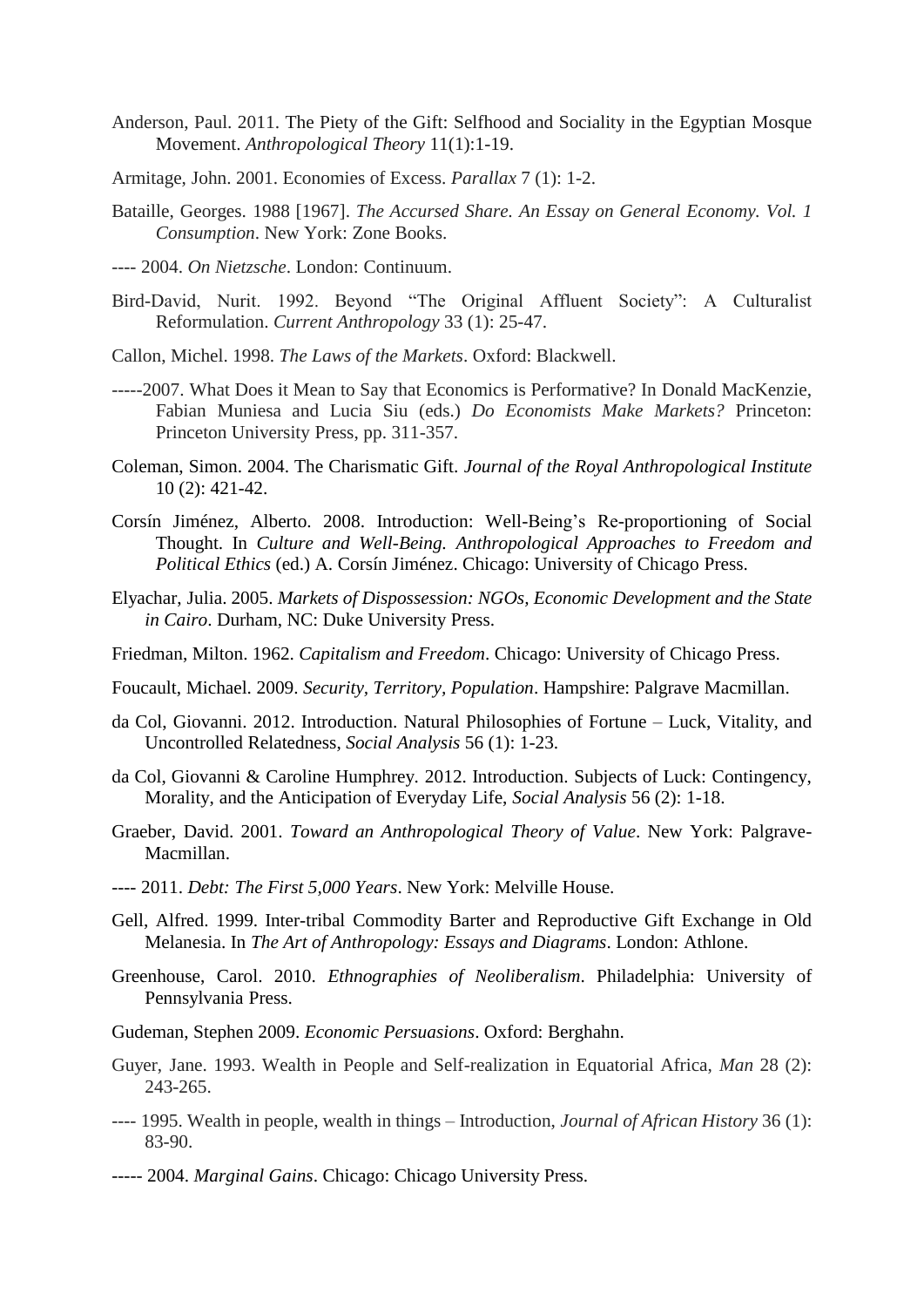Ingold, Tim. 2000. *The Perception of the Environment*. London: Routledge.

- Hirschman, Albert, 1997. *The Passion and the Interests: Political Arguments for Capitalism Before its Triumph*. Princeton: Princeton University Press.
- Johnston, Barbara. 2012. On Happiness, *American Anthropologist* 114 (1): 6-18.
- Kahn, Victoria 2004. *Wayward Contracts: The Crisis of Political Obligation in England, 1640- 1674*. Princeton: Princeton University Press.
- Lambek, Micheal. 2008. Value and Virtue, *Anthropological Theory* 8(2): 133-157.
- Li, Tania. 2007. *The Will to Improve: Governmentality, Development and the Practice of Politics*. Durham, NC: Duke University Press.
- Mauss, Marcel. 2016 [1925]. *The Gift*. Chicago: University of Chicago Press.
- Marsden, Magnus. 2016. *Trading Worlds: Afghan Merchants across Modern Frontiers*. Hurst and Co.: London.
- Marx, Karl. 2010 [1867]. *Capital: A Critique of Political Economy*. Vol.1, Book 1. London: Electric Book Company.
- ----1964. *Economic and Philosophical Manuscripts of 1844*. New York: International Publishers.
- Maurer, Bill. 2005. *Mutual Life, Limited: Islamic Banking, Alternative Currencies, Lateral Reason*. Princeton: Princeton University Press.
- McCloskey, Deidre 2010. *The Bourgeois Virtues: Ethics for an Age of Commerce*. Chicago: London.
- Miers, Suzanne & Igor Kopytoff (eds.) 1977. *Slavery in Africa: Historical and Anthropological Perspectives*. Madison: University of Wisconsin Press.
- Nietzsche, Friedrich. 1998. *Twilight of the Idols*. Oxford: Penguin.
- ---- 2003 [1887]. *The Genealogy of Morals*. New York: Dover Publications.
- Osella, Filippo & Caroline Osella. 2009. Muslim Entrepreneurs in Public Life between India and the Gulf: Making Good and Doing Good, *Journal of the Royal Anthropological Institute* Special Volume, S202-S221.
- Otto, Ton & Rane Willersev. 2013. Prologue: Value as Theory. Value, Action, and Critique. *Hau: Journal of Ethnographic Theory* 3 (2): 1-10.
- Parry, Jonathan & Maurice Bloch. 1989. *Money and the Morality of Exchange*. Cambridge: Cambridge University Press.
- Perlman, Fredy. 1968. *Commodity Fetishism: An Introduction to I.I. Rubin's Essay on Marx's Theory of Value*. The Anarchist Library.
- Retsikas, Konstantinos. 2016. *The Other Side of the Gift: Soliciting in Java*. Heidelberg Ethnology. Occasional Paper No. 4.
- Robbins, Joel & Jukka Siikala. 2014. Hierarchy and Hybridity: Toward a Dumontian Approach to Contemporary Cultural Change, *Anthropological Theory* 14 (2): 121-132.